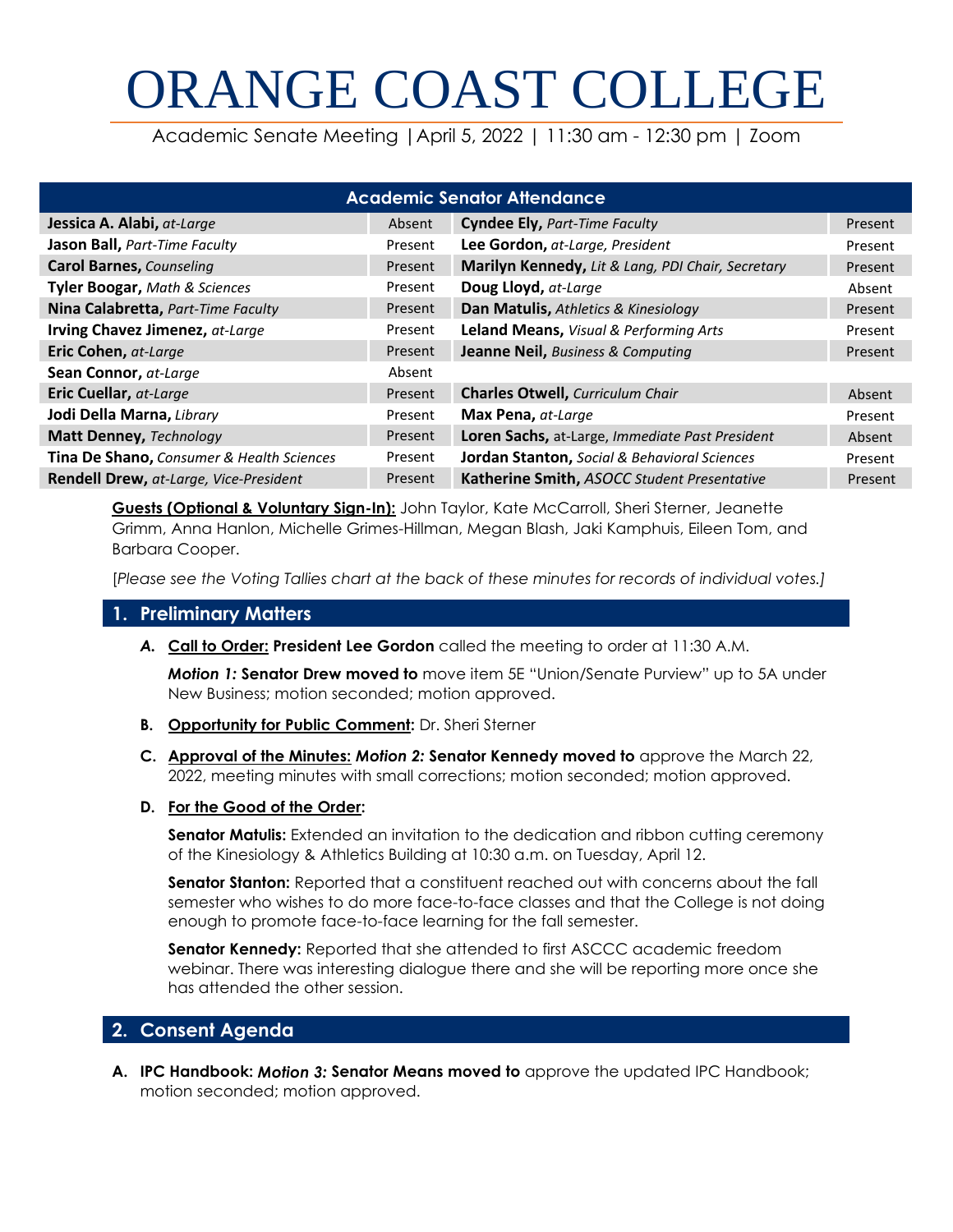# **3. Officer, Senator, & Committee Reports**

#### **A. President and Vice President's Report:**

#### **1. President's Report – Lee Gordon:**

**Coordinator Positions**: The Senate will be sending out a single-announcement call for five coordinator positions that will be available to faculty members: Flex Coordinator, Honors Coordinator, Online Learning Coordinator, STEM Grant Counseling Liaison, and STEM Grant Project Director. The positions provide for reassigned time.

**Elections**: The Senate will be sending out requests for nominations for the senator at-large positions this week.

**Green Coast Day**: President Gordon extended an invitation to the faculty to encourage their students to attend the Green Coast Day event. It is focused on the ongoing Western drought in its third year of the acute stage and part of a twenty-year climate pattern. Senator Ball will be one of the participants on the panel along with other college colleagues.

**2. Vice President's Report – Rendell Drew:** There are two DEI-related reports coming forward one today on the agenda from the leadership of the IMC and from Professor Hanlon on the DEI plan.

#### **B. Guided Pathways (GP) – Jaki Kamphuis & Kate McCarroll:**

**Student Success Center Coordinator Jaki Kamphuis:** Reminded everyone that some Guided Pathways funding is still available. Faculty should contact one of the GP coordinators, Arabian Morgan, Jessica Alabi, or herself, if they have ideas for a proposal.

**Starfish Faculty Liaison Kate McCarroll:** Provided a Starfish update. They had 303 surveys completed and are currently working on addressing about 4,000 tracking items to help students. They are doing a second eight-week progress survey. Those surveys help connect students to resources.

**C. Union/Bargaining Unit Report – CFE President Rob Schneiderman:** Reported that management has reached out about the mask mandate. Therefore, there is a CFE survey that went out this morning to get faculty's feedback on the mask mandate. It will take a minimum of two board meetings for any change to the mask policy. He encouraged faculty to fill out the anonymous survey and share their concerns.

**Senator Calabretta:** Asked if the college is surveying students as well.

**CFE President Schneiderman:** Stated that he and other faculty do talk to their students about this and that is a good idea, but that CFE represents only the faculty.

**Senator DeShano:** Asked that if it will take a minimum of two board meetings for the mask policy to be changed, does that mean they have to continue to wear a mask despite what the surveys might reveal?

**Union President Rob Schneiderman:** The next Board meeting is tomorrow. If CFE gets a substantial number of responses, they can let the board know one way or another so they can start a process based on what the responses say.

**VPI Grimes-Hillman:** Stated that the Office of Institutional Effectiveness just completed a student survey. They are going through the analysis now, and the information will be released soon.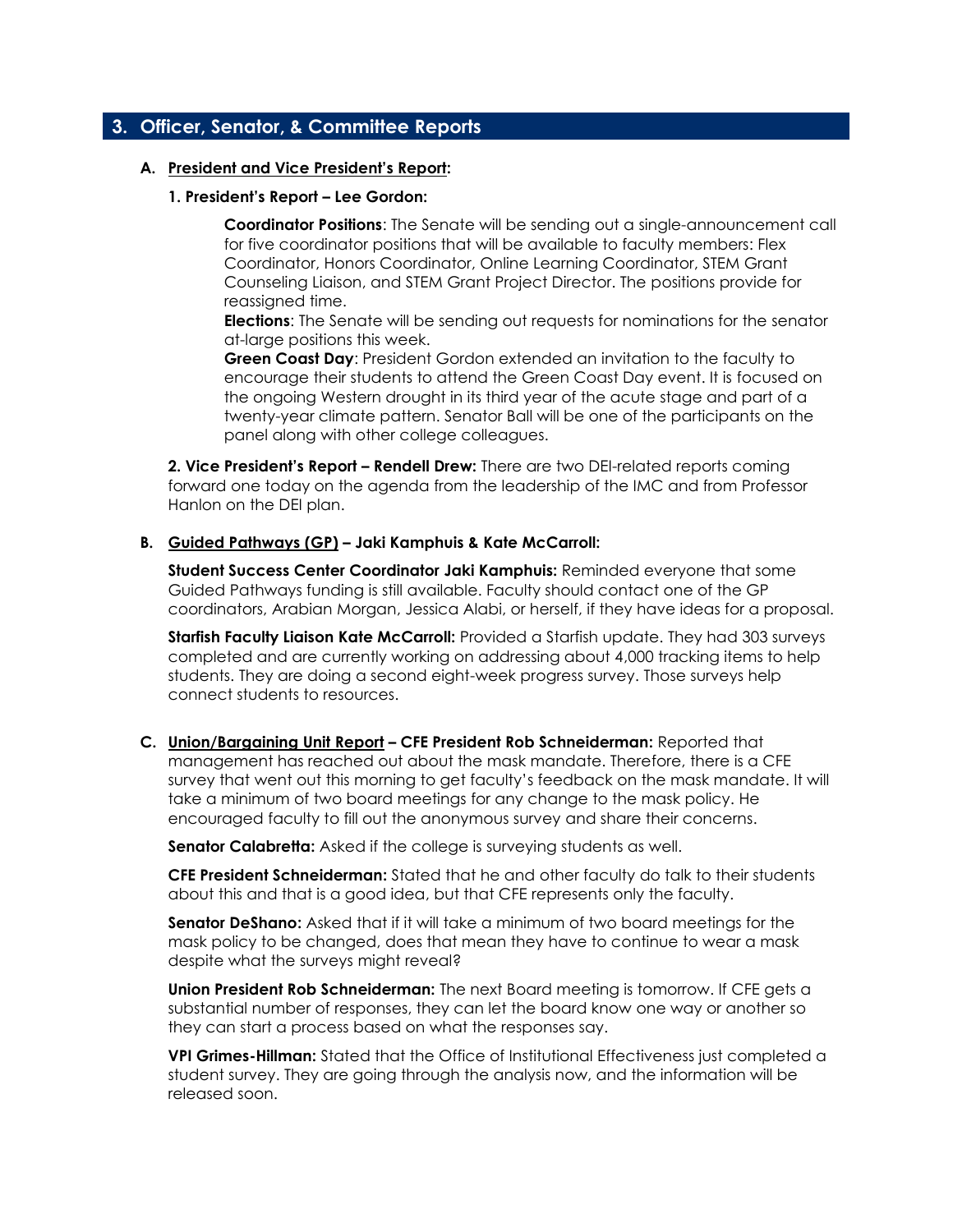**Senator Ball:** Stated that though he is personally in favor of taking the masks off because we are in a safe lull right now, even with the survey there's an ethical issue with those who might be uncomfortable taking off the masks and may have agreed to work or enroll with the understanding that there would be masks. Even if it's a minority that want to keep masks the ethics of this means that their voices should count more. It's sort of late in the semester for them to change if they are teaching or attending here based on the fact masks were required.

**Senator Kennedy:** Agrees with Senator Ball and that right now with Covid everything seems great. But we've seen this twice before and everything *might* be great, but additionally this is not just a social issue. However, there certainly is an ethics issue based on what employees and students were told before and when they came back.

### **4. Unfinished Business:**

No Unfinished Business.

# **5. New Business**

#### **A. Union/Faculty Purview- Senator Kennedy:**

**Senator Kennedy:** As part of a brief Senate series on the 10 + 1 and faculty education, she presented and explained a one-page flyer/chart that provided a concise overview of the union and senate purviews, as proscribed by law.

The union's purview focuses on negotiating and enforcing the contract on issues involving working conditions and compensation [see left column of chart]. There is a law called the Educational Employment Relations Act (EERA)that covers this and a PERB complaint process, but ideally you should go to the Union first with an issue.

The Academic Senate's purview was granted with passage of Assembly Bill AB 1725 and gives faculty voice in what's called the 10 + 1, which are actually eleven different issues [see right column on chart]. Each district decides what decision-making weight is going to be given to the faculty and the administration regarding each of these issues. Our district has stated in a policy that with the following 10 + 1 issues, the faculty voice should be to "rely upon primarily": Curriculum, degree and certificate requirements; standards and polices regarding student success; educational program development; faculty roles and involvement in the accreditation process; policies for professional development activities; and processes for program review.

The other four issues are to be decided upon based on the "mutual consent" of the faculty and administration: grading policies, district and college governance structures, as related to faculty roles; processes for institutional planning and budget development; and other academic and professional matters as mutually agreed upon.

If there is a rejection/pushback against faculty voice on a "rely primarily" issue, that decision has to be based on emergency or dire financial circumstances and presented in written form explaining this.

When you hear one say "the  $10 + 1$ ," they often mean the AB 1725 eleven issues and the faculty voice. This is especially important for new faculty to know, as the Senate wants to inform more faculty of their rightful purview, so we have less issues coming to the Transparency Committee due to lack of faculty knowledge of their purviews.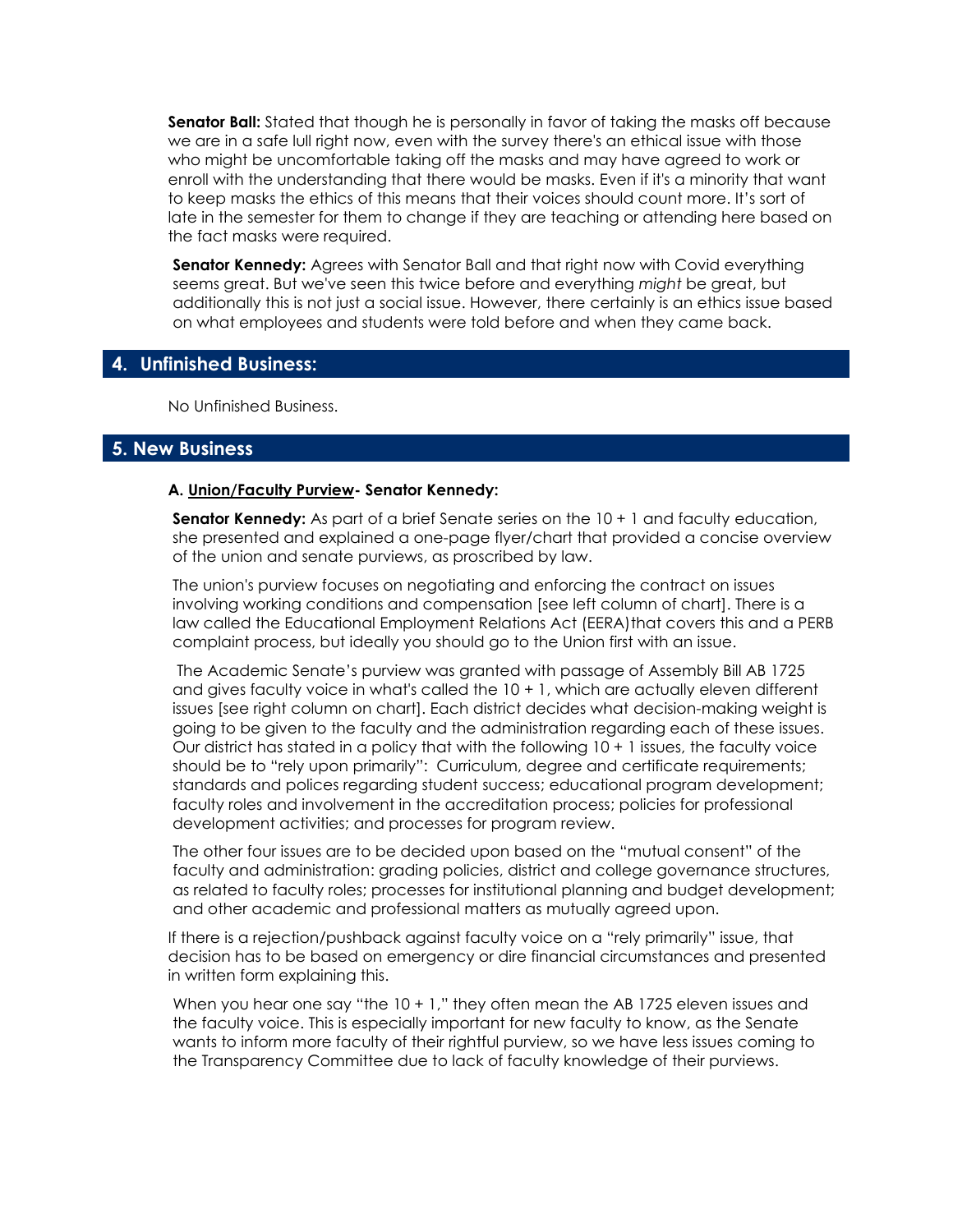#### **Union Purview/Senate Purview**

| Union Purview: The union's purview is focused on<br>negotiating and enforcing the contract regarding                                                                       | Academic Senate Purview: The Faculty Senate's shared<br>governance allows for faculty voice on the issues listed below-           |  |  |
|----------------------------------------------------------------------------------------------------------------------------------------------------------------------------|-----------------------------------------------------------------------------------------------------------------------------------|--|--|
| issues involving faculty working conditions and<br>compensation.                                                                                                           | often having to do with curriculum, teaching, and academic<br>standards. In decision making, that faculty voice is either "relied |  |  |
| Commonly referred to as "Subjects within Scope."                                                                                                                           | upon primarily" or in "mutual agreement "with the<br>administration, depending on the specific issue, as noted below.             |  |  |
| Law: As per the Educational Employment Relations Act                                                                                                                       | Commonly referred to as the "10 + 1."                                                                                             |  |  |
| (EERA), the following items are under the scope of union<br>purview for bargaining and negotiation. To attempt to<br>negotiate changes with administration or the District | Law: In 1988 Assembly Bill "AB1725" was signed into law<br>establishing this voice.                                               |  |  |
| outside of the legal negotiations processes or protocols<br>may be considered an unfair labor practice and can result<br>in complaints and/or fines.                       | Academic Senate for California Community College<br>(ASCCC): "Sections of AB 1725 Affecting Academic<br>Senates" (Paper)          |  |  |
| Complaint Agency: PERB (Public Employment<br>Relations Board)                                                                                                              | https://www.asccc.org/sites/default/files/publications/S<br>ectionsAB1725 0.pdf                                                   |  |  |
| https://www.perb.ca.gov/UPCBvMail.aspx                                                                                                                                     |                                                                                                                                   |  |  |
| Affirmative action plans                                                                                                                                                   | Faculty Senate Voice Relied Upon Primarily: The voice of the                                                                      |  |  |
| Arbitration, binding, regarding Discipline and grievances:                                                                                                                 | faculty senate on the issues below must be "relied upon primarily"                                                                |  |  |
| Benefits, and post-employment benefits<br>Bidding procedures for job assignment                                                                                            | unless strong reasons can be shows that would contraindicate that<br>faculty voice.                                               |  |  |
| Calendar, school                                                                                                                                                           |                                                                                                                                   |  |  |
| Caseloads                                                                                                                                                                  | 1. Curriculum, prerequisites, courses placed in disciplines                                                                       |  |  |
| Class size                                                                                                                                                                 | 2. Degree and certificate requirements                                                                                            |  |  |
| Class loads                                                                                                                                                                | 5. Standards and policies regarding student success                                                                               |  |  |
| Compensation                                                                                                                                                               | 4. Educational program development                                                                                                |  |  |
| Contracting out bargaining unit work                                                                                                                                       | 7. Faculty roles and involvement in the                                                                                           |  |  |
| Disciplinary procedures                                                                                                                                                    | accreditation process, including self-study<br>and annual reports                                                                 |  |  |
| Discrimination                                                                                                                                                             | 8. Policies for professional development activities                                                                               |  |  |
| Dues, union                                                                                                                                                                | 9. Processes for program review                                                                                                   |  |  |
| Grievance procedures<br>Health care plans                                                                                                                                  |                                                                                                                                   |  |  |
| Holidays                                                                                                                                                                   | Faculty Senate and Administration Come to Mutual Agreement:                                                                       |  |  |
| Hours of work                                                                                                                                                              | The voice of the faculty senate on the issues below is by "mutual                                                                 |  |  |
| Job/Duty assignments                                                                                                                                                       | agreement" with the administration:                                                                                               |  |  |
| Layoff notices, orders, reinstatements                                                                                                                                     |                                                                                                                                   |  |  |
| <b>Negotiations ground rules</b>                                                                                                                                           | 3 Grading policies                                                                                                                |  |  |
| Overtime, assignment of                                                                                                                                                    | 6. District and college governance structures, as                                                                                 |  |  |
| Parking fees                                                                                                                                                               | related to faculty roles                                                                                                          |  |  |
| Personnel files                                                                                                                                                            | 1. Processes for institutional planning and budget                                                                                |  |  |
| Placement of former administrators on cert. salary scale                                                                                                                   | development                                                                                                                       |  |  |
| Prep time                                                                                                                                                                  | 11. Other academic and professional matters as                                                                                    |  |  |
| Procedures for authorizing union leave/designating union rep                                                                                                               | mutually agreed upon                                                                                                              |  |  |
| Promotions                                                                                                                                                                 |                                                                                                                                   |  |  |
| Reduction of hours in lieu of layoff                                                                                                                                       |                                                                                                                                   |  |  |
| Released time                                                                                                                                                              |                                                                                                                                   |  |  |
| Retirement, early                                                                                                                                                          |                                                                                                                                   |  |  |
| Safety                                                                                                                                                                     |                                                                                                                                   |  |  |
| Student grievance policy                                                                                                                                                   |                                                                                                                                   |  |  |
| <b>Tools and equipment</b>                                                                                                                                                 |                                                                                                                                   |  |  |
| Training, in-service, if impact on wages, hours                                                                                                                            |                                                                                                                                   |  |  |
| Transfer of bargaining unit work outside of unit                                                                                                                           |                                                                                                                                   |  |  |
| <b>Transfers</b>                                                                                                                                                           |                                                                                                                                   |  |  |
| Union access to employer facilities,                                                                                                                                       |                                                                                                                                   |  |  |
| Union right to be present at grievance meetings                                                                                                                            |                                                                                                                                   |  |  |
| Union right of information related to representation                                                                                                                       |                                                                                                                                   |  |  |

**President Gordon:** Stated that to his knowledge there is no other state in the country where faculty have these rights. This purview is protected by law in California, and AB 1725 in the late 1980s was truly transformative in terms of empowering faculty.

**Vice-President Drew:** Asked to ensure that this chart be sent out to faculty.

Senator Kennedy: Stated it would be, and hopes it is posted at the Senate public site.

**CFE President Schneiderman:** During the Chancellor search, he hopes the Senate representatives on that committee keep the 10 + 1 in mind, so that their questions will address some of these unique issues in California.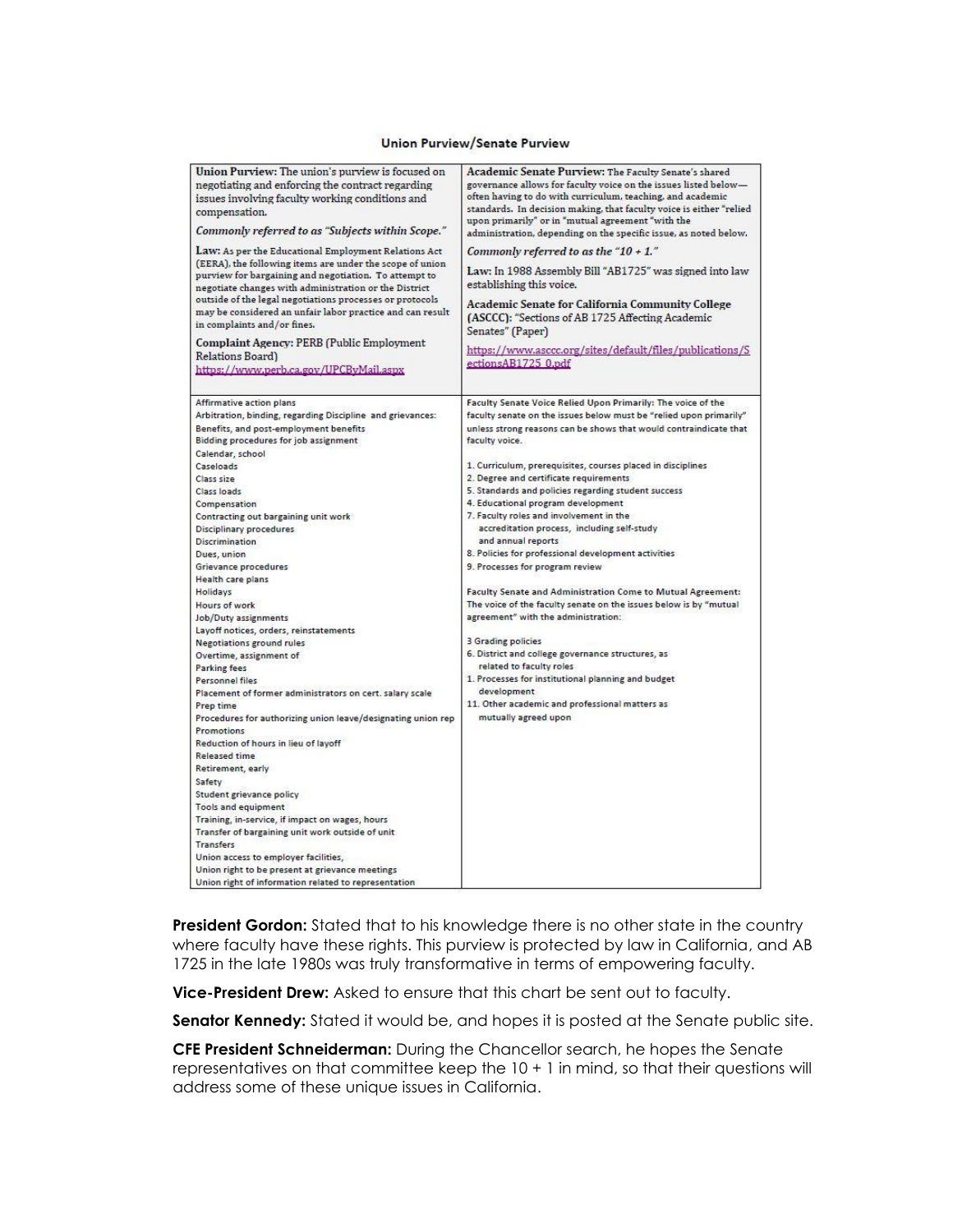#### *B.* **Dual Enrollment – Professor Anna Hanlon & Felipe Salazar:**

**Professor Anna Hanlon:** Provided an update of the Dual Enrollment Work Group, giving both background and recommendations.

**Felipe Salazar:** He stated he oversees Outreach and Onboarding. The term *dual enrollment* is just an umbrella term. It is any opportunity for high school students to take college courses and receive college credit. That is done with agreements with the high schools or districts. Those are CCAP agreements. The college teaches courses there in the high schools in either open or closed sections. High school students can also take courses at OCC with the right counselor and principal approvals. Normally, what they are able to teach and what students are able to take are related to advanced scholastic or vocational opportunities with CCAP, as it allows them to expand the meaning of what that is and look at introducing students to vocational and career readiness opportunities. CCAP allows them to focus on students who do not see themselves as *college ready* or *college going*, so this is a good way to get those students motivated to not only go to college but look at the trades as career opportunities. They also have MOUs to teach at the high schools and those are open courses. Any class that students meet the prerequisite, and their high school provides them permission, students can enroll in. They have had those opportunities for students for several years where they could take classes with OCC.

**Anna Hanlon:** Last spring they presented about the Pilot Program. They worked with OCDE to try to bridge some vocational programs to OCC. They capitalized on the online nature of the courses. OCDE provided OCC classes in the entire county. The Career Education office was also creating dual enrollment opportunities. There are pockets of efforts and work being done to work on dual enrollment. The VPI and VPSS convened a work group to come up with more structured, integrative, and supportive dual enrollment offerings, with Lisa Knuppel, Larissa Nazarenko, Kevin Henson, Elain Devlin, Christina Anchondo, Nathalie Ferrero, Sharyn Konick, Richelle Penalba, Melissa Rowden, Anna Hanlon, Madjid Niroumand, Renee De Long, Eileen Tom, Rozanne Capoccia-White, Felipe Salazar, Caitlyn Carralejo, and Efren Galvan, as members. They came up with this mission statement:

To enhance equity and access, and increase enrollment at OCC of special populations, under-represented groups and at-risk students from Orange County high schools (including comprehensive high schools, charter schools, alternative, adult education, continuation and ACCESS schools), the workgroup will collaborate across wings and functions to create and articulate recommendations to the VPI and VPSS for an organizational structure and process flowchart, and an action plan to develop and support a robust, comprehensive program of early credit opportunities for high school students, focusing on concurrent/special admission MOU and CCAP models of dual enrollment.

They also have some recommendations.

**Felipe Salazar:** Stated that this alians with what the Guided Pathways design team for onboarding has also recommended, as it supports with what they viewed as one of their focus areas. One of the five areas was dual enrollment. Their recommendations aligned with the dual enrollment recommendations:

- Establish a Dual Enrollment program at OCC encompassing CCAP agreements, concurrent (Special Admit) students, and adult ed toward equivalency.
- Program to report to the VP of Instruction
- Establish staffing (see below)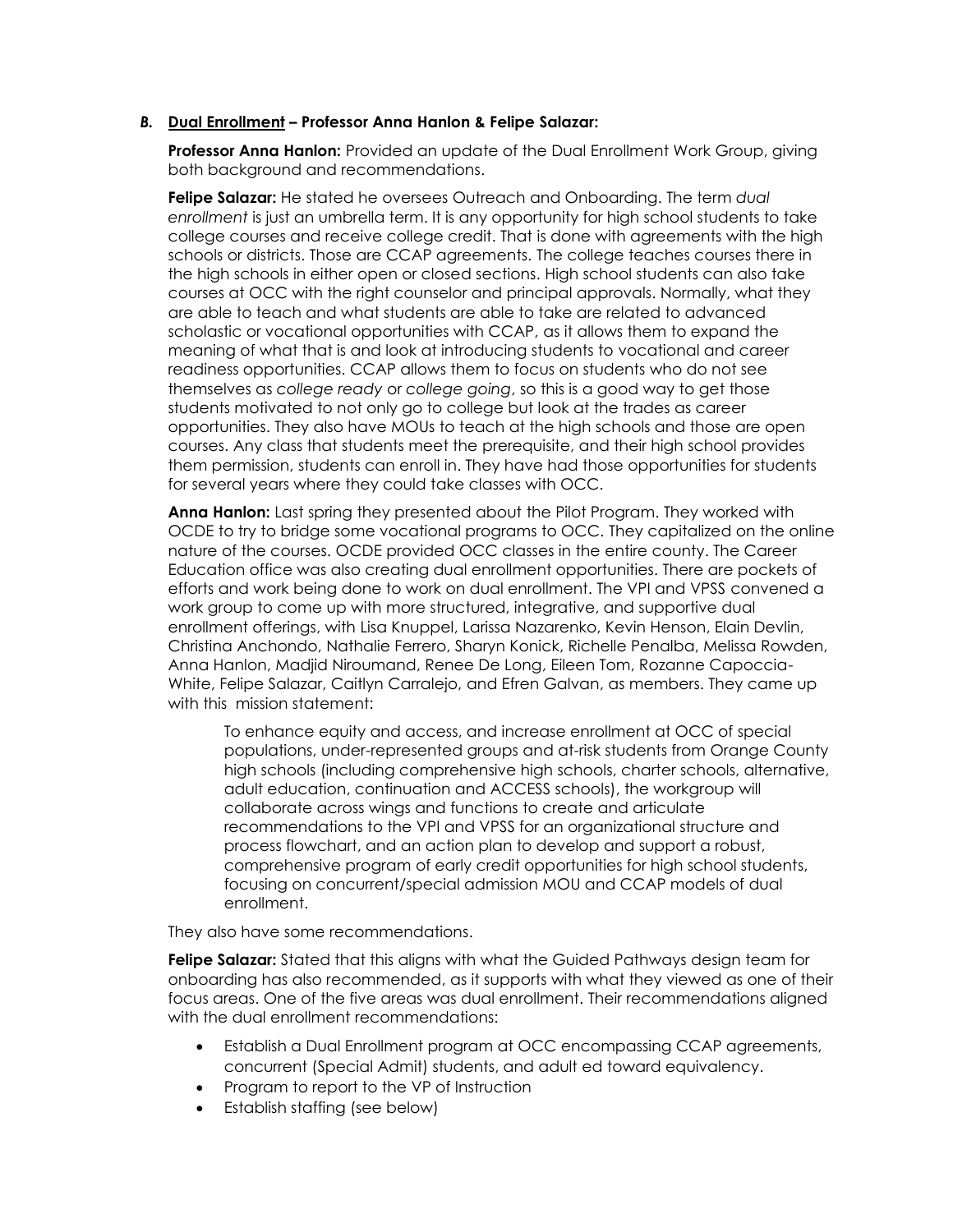- Establish program structure and onboarding processes
- Create advisory committee to assist aligning CCAP, "menu" offerings, special admits, and adult ed toward diplomas
- Develop relationships with local districts and high schools
- Market courses toward schools and students.

**Anna Hanlon:** These recommendations also align with the newly updated educational master plan. They are supported with other plans on campus. Here is the staffing:

- o Project Director DG-7 (see attachment) supported by blended funding
- o Faculty coordinator
- o Counseling and Advising supported by blended funding
- o Program/Outreach staff supported by blended funding
- o Enrollment staff support using SEA funding

The idea would be to use some blended funding from certain categories to fund the staffing. She asked the Senate to look at the documents presented and provide feedback.

**Senator Kennedy:** Asked if funding that is already here will be used or if there will be more hires in the administration or staff areas. These increases in administration and staff costs play heavily into rising college costs for students.

**Anna Hanlon:** That has not been decided; it's quite possible that the College would decide to advertise that in house first. The staffing has been identified, but not the hiring process if it would go out or stay in house.

**Professor Anna Hanlon:** Stated they it has not yet been decided if there will be more hires in the administration and staff section for support the staffing.

#### *C.* **International Multicultural Committee (IMC) Report – Senator Cuellar and Senator Drew:**

**Senator Cuellar:** Stated that the IMC is a committee committed to communicating not only with the Academic Senate, but also with College Council. Members of the IMC also serve other committees. The IMC has been a fruitful committee and consistently growing. They have over twenty members. They are seeking to establish an equilibrium in regards to addressing the relevancy importance of multicultural and global issues. He was pleased to report that the committee has been very open and candid in communicating regards to addressing the importance of diversity and equity. They are very transparent on both multicultural and global issues and how that impacts the campus community. The IMC has also been involved in staging several events this semester in regards to Women's History Month, Black History Month, and Black Student Success Week. They are also working collaboratively with the OCC Library in regards to a buyback book program and adding further to the library collection of books of a diverse nature. It has been instrumental in supporting programs, such as CLEEO and Umoja and the establishment of the Multicultural Center.

**Senator Drew:** The IMC is a shared governance committee; a subcommittee of College Council. It schedules different events throughout the semester. They are in the process of developing the infrastructure of the Multicultural Center. The plan is to find collaboration, get collaboration, and move forward with priority projects. As the Multicultural Coordinator, he often meets with the College President and VPI to present those projects. A few weeks ago, he introduced an online application form for funding. It is currently being data tested. They established a \$20,000 budget for the Multicultural Center. They play a central key role with the IMC. They continue to make links and relationships with offices and departments throughout the campus.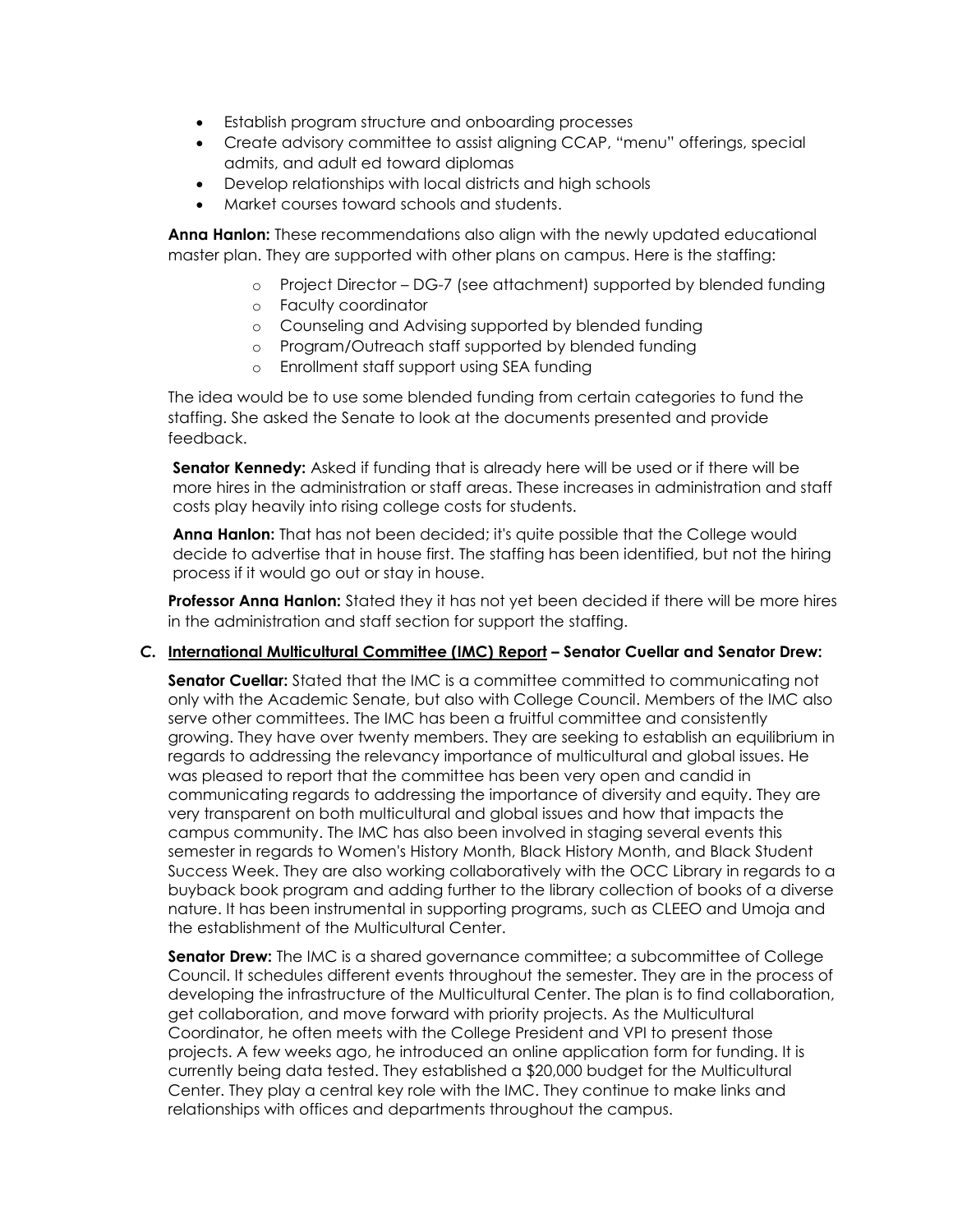**Senator Cuellar:** They value the support from the three OCC Vice-Presidents, Grimes-Hillman, Niroumand, and Pagel, and from OCC President Suarez, specifically in regards to DEI. They will have an updated newsletter coming out soon. It will be translated into different languages. There has been positive collaboration among Multicultural Center Coordinator Drew, Global Engagement Coordinator Nathan Jensen, and himself.

#### *D.* **Diversity, Equity, and Inclusion (DEI) - President's Taskforce Faculty Representative Anna Hanlon and Senate Vice-President Drew:**

**President's Taskforce Faculty Representative Hanlon:** Stated that along with Senator Drew, who also represents the faculty in the President's Taskforce, they wanted to provide an update on the work of the Taskforce thus far. It started when President Suarez came to OCC as the new president in 2019. She started on a listening tour. She had Cookies and Conversation sessions to listen to OCC faculty and staff. She wanted to find out about OCC. She heard a desire to have a culture of inclusiveness. The faculty and staff were very supportive on the efforts to move OCC into a more equitable, diverse, and inclusive campus. In June 2020, the State Chancellor put a call to action as a result of the murder of civilian George Floyd to respond to systemic racism. Then they had visioning sessions for the Educational Master Plan (EMP) Refresh. There were expressions to having DEI be a focus throughout the college goals and objectives. Then President Suarez convened a Taskforce to look at what needs to be done and develop a DEI plan to move forward. She went over the composition of the Taskforce from each constituency group. The faculty representatives in the Taskforce are these people: Anna Hanlon, Rendell Drew, Kisha Williamson-Champion, and Rebecca Ogaz.



She displayed a slide with the Taskforce journey:

They have developed a draft DEI Plan and are taking it to constituency groups to get feedback, so everyone has a voice. The HEDS survey results have not come back to the District yet. The results will be considered in the final DEI plan. There is a [form](https://docs.google.com/forms/d/e/1FAIpQLSfTYuKXJSIucT8Zy1Z3WQF35EfC2xJ7UvP89e4_TgFr7PqVMg/viewform) to submit feedback, created following a structured framework by David Williams. There will be a couple of weeks for faculty to submit feedback. They will be back on the April 26 meeting.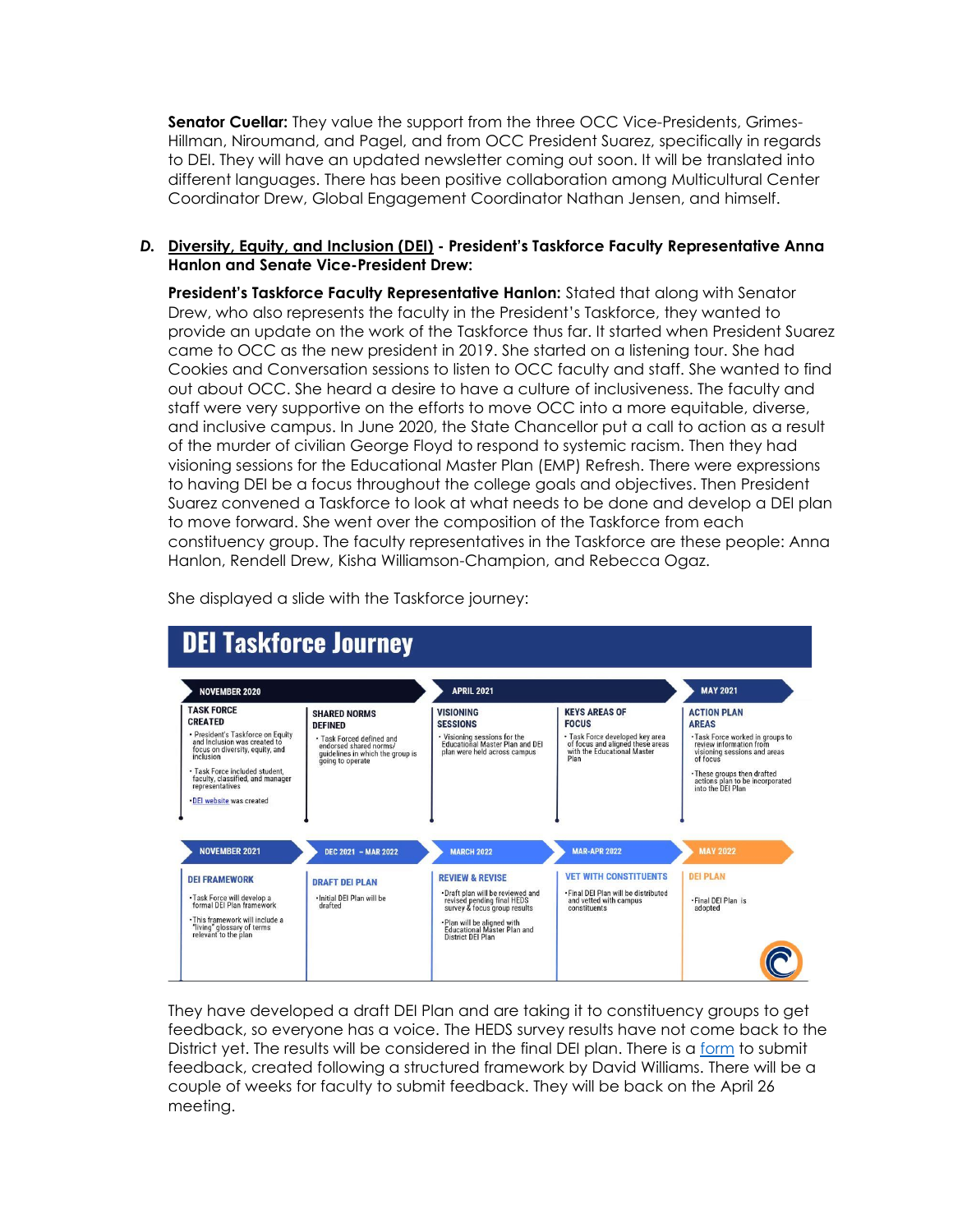**President's Taskforce Faculty Representative Drew:** They received information from Daisy Segovia who is in the Office of Institutional Effectiveness on how to move forward with the different constituencies. They are looking for feedback on the DEI Plan. After the feedback is addressed, it will come back to the Senate for approval. The initiatives that are being taken have never taken place at OCC before.

**President Suarez:** Reiterated her commitment that the recommendations, goals, and objectives embedded in the DEI Plan will honor the participatory government structure and the 10+1. She thanked all the Taskforce representatives for their contribution.

**Senator Kennedy:** Hopes that there is an inclusion of an academic freedom statement on the DEI Plan.

#### *E.* **Live Online – Barbara Cooper & Dean Taylor:**

**President Gordon:** Stated that when COVID-19 hit, suddenly all classroom faculty had to teach online. There was an emergency provision that allowed them to do that. That emergency provision is going to go away.

**Dean Taylor:** The ERT will no longer be an acceptable training because the emergency remote status is gone. Therefore, they have created a three-tiered status right now. For any teacher who elects to teach asynchronously *but has never done so before*, there is a new class to give them the basics of teaching online.

**Professor Cooper:** The ERT has to be replaced, so they have a new course that they are suggesting called Changing Course: The Basics of Teaching Online. The STLO has not been updated for a few years now. They have a new course: Pedagogy of Teaching Online Skills for a Fully Online Instructor. They are developing an advanced course. The goals are for an instructor to use the basic LMS tools to do an inclusive virtual class to understand what is necessary to prepare for a virtual environment and to create accessible content. It will take about 6-8 hours to complete, there is no prerequisite, it is 100% asynchronous, and self-paced.

**Senator Kennedy:** Expressed her concern about new class requirements not being vetted by the Senate, as the committee is a Senate committee. Additionally, could the Online Committee provide more information on conferences focused on online teaching for faculty who wish to attend more conferences dealing with those issues?

**Dean Taylor:** He can share information about online conferences in the California area.

**Senator Boogar:** Asked if those who want to teach live online, will they continue to be able to do so or will they need new training if they have only had the Emergency Remote training prior to this? If somebody previously had the full online training, are they still completely qualified or do they need to do something additional?

**Dean Taylor**: Stated that faculty who have taught online before are qualified to teach online in a live online mode with no additional training. If a faculty member has never taught live online before, then they need some help. That is what this changing course is for. The Pedagogy for Teaching Online is the equivalent of the STLO except that it no longer duplicates the ERT. That will be for someone who wants to teach fully online and has not taken the STLO. The advanced training, which is the third level, is for someone who wants to take their course to a higher level and be compliant with the CBC rubric statewide. If you have not taken the STLO or taught fully online during Canvas, then you will be required to take the PTO, the Pedagogy for Teaching Online, before you take the advanced course.